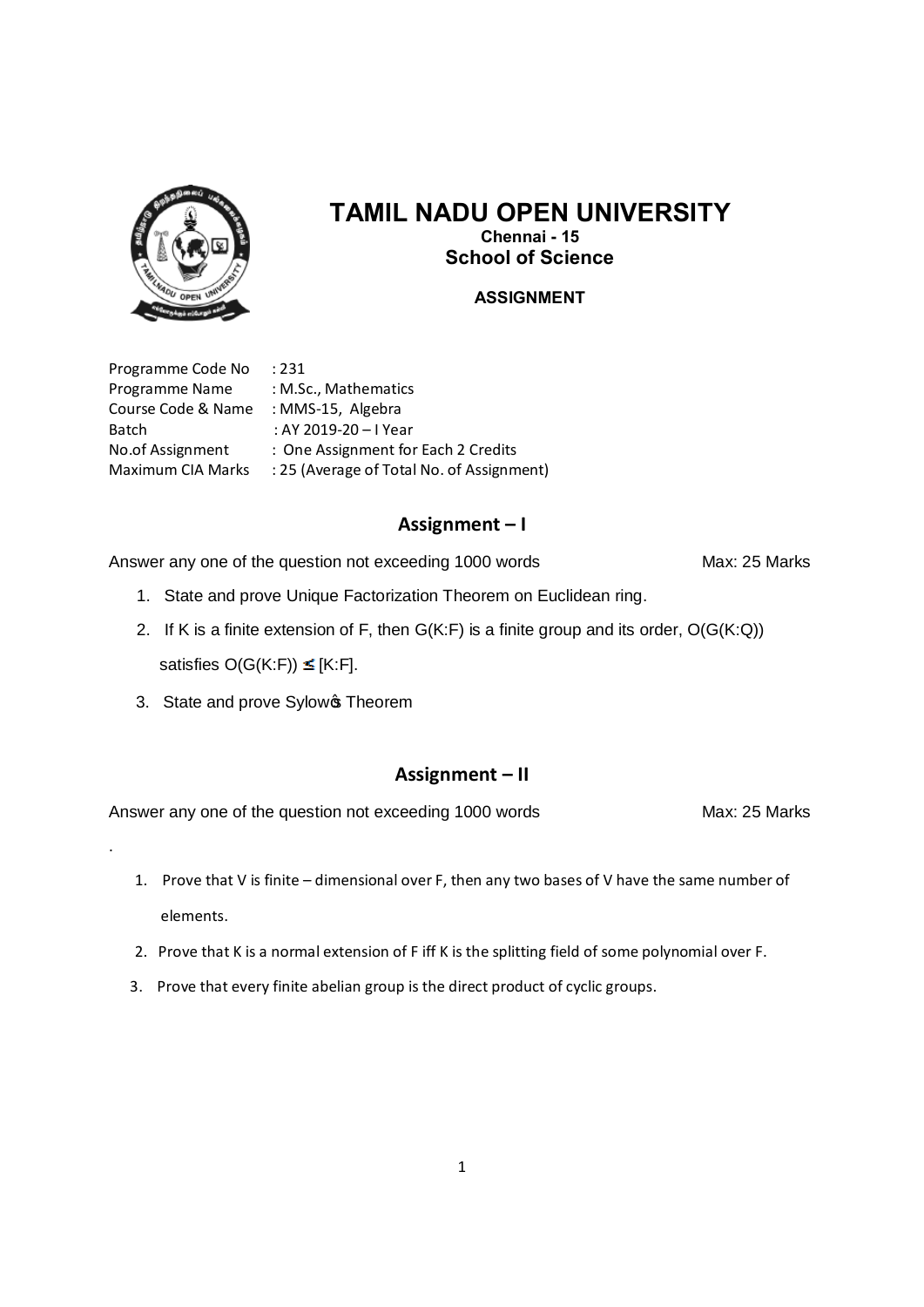### **Assignment – III**

Answer any one of the question not exceeding 1000 words Max: 25 Marks

- 1. If A and B are finite dimensional subspaces of a vector space V, then prove that  $A + B$  is finite dimensional and dim  $(A + B) =$  dim  $A +$  dim  $B -$  dim  $(A \cap B)$ .
- 2. If  $T \in A$  (V) has all its characteristic roots in F, then prove that there is a basis of V in which the matrix of T is triangular.
- 3. Prove that Two abelian groups of order  $p<sup>n</sup>$  are isomorphic iff they have the same invariants.

### **Assignment – IV**

- 1. Show that the number e is transcendental.
- 2. Prove that two nilpotent linear transformations are similar if and only if they have the same invariants.
- 3. R is a commutative ring with unit element and M is an ideal of R. Prove that M is a maximal ideal of R iff R/M is a field.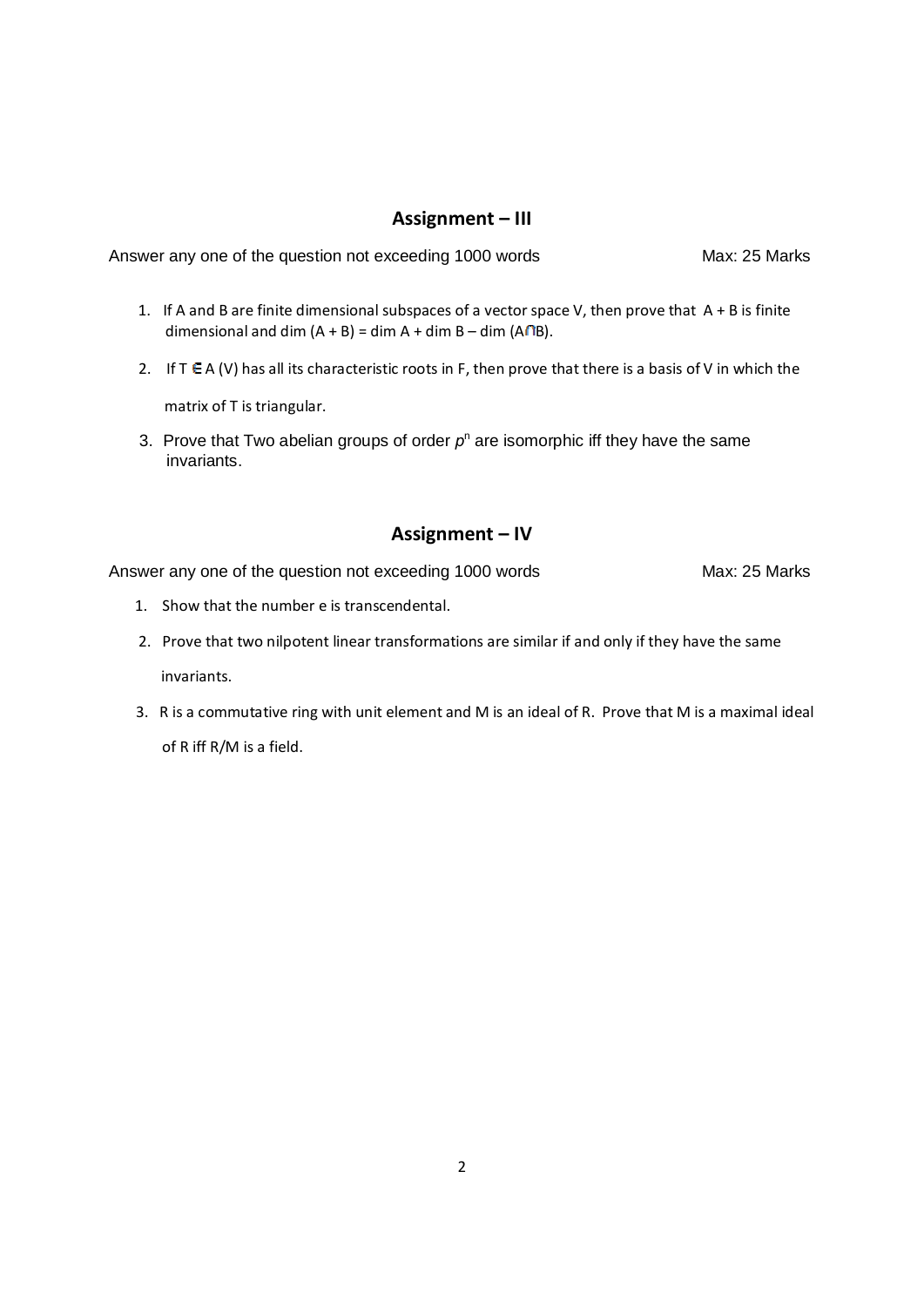

# **TAMIL NADU OPEN UNIVERSITY Chennai - 15 School of Science**

### **ASSIGNMENT**

Programme Code No : 231 Programme Name : M.Sc., Mathematics Batch : AY 2019-20 – I year

Course Code & Name : MMS-16, Real Analysis No.of Assignment : One Assignment for Each 2 Credits Maximum CIA Marks : 25 (Average of Total No. of Assignment)

### **Assignment – I**

Answer any one of the question not exceeding 1000 words Max: 25 Marks

1. If f is monotonic on [a,b] and  $\alpha$  is monotonically increasing and continuous function on

[a,b] with  $\alpha$ (a) and  $\alpha$  (b) finite, then prove that  $f \in R(\alpha)$  on [a,b].

- 2. State and prove Inverse function theorem.
- 3. Prove that every k-cell in  $R^k$  is compact.

## **Assignment – II**

Answer any one of the question not exceeding 1000 words Max: 25 Marks

- 1. Write a note on Rectifiable curves.
- 2. State and prove Implicit function Theorem.
- 3. State and prove Heine Borel theorem

### **Assignment – III**

- 1. State and prove Stone weierstrass theorem.
- 2. State and prove Rank theorem.
- 3. State and prove Riemann's Theorem on rearrangement.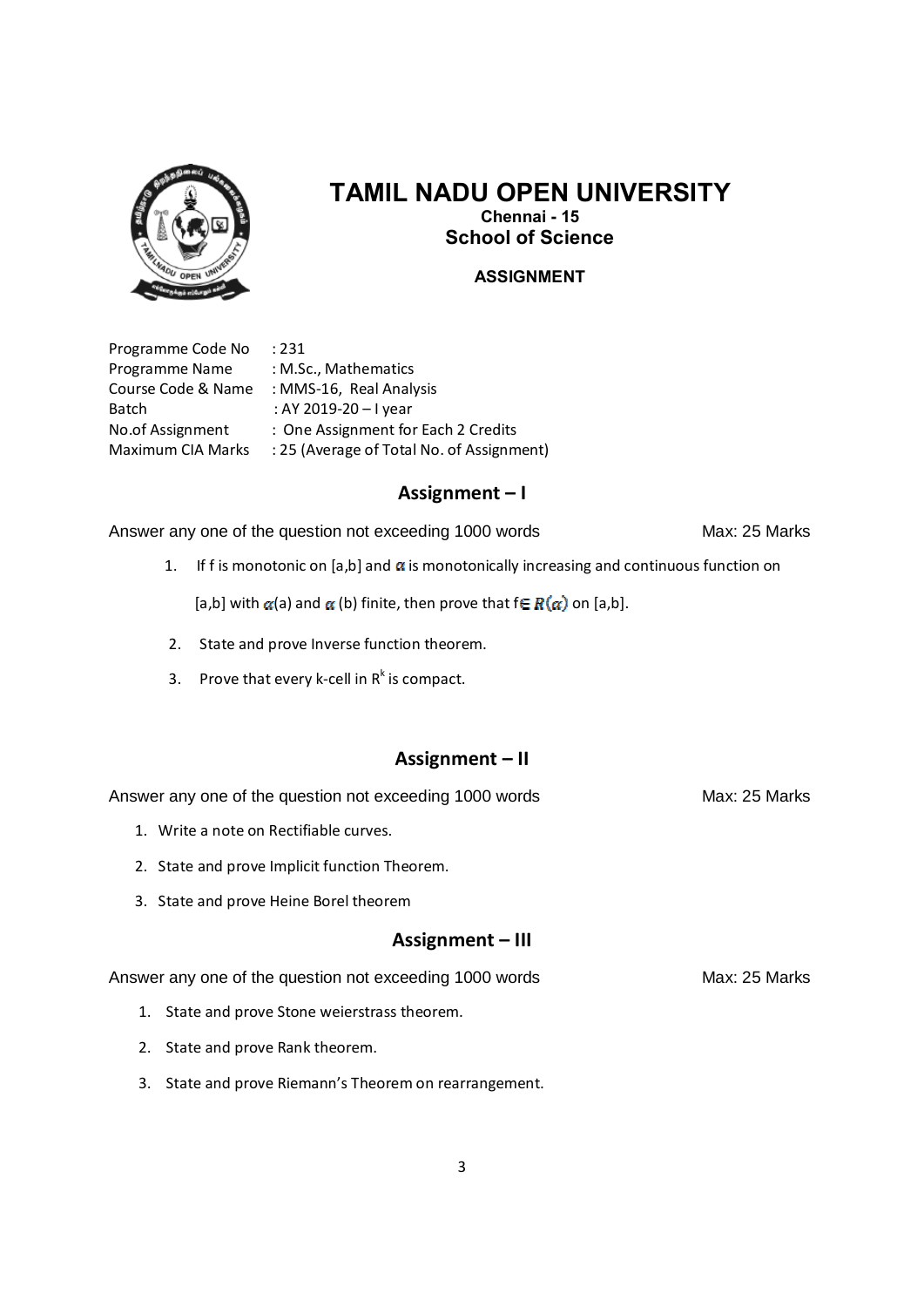## **Assignment – IV**

- 1. Prove that any polynominal with complex co-efficient has a root in C.
- 1. Define a contraction map and prove that if  $\emptyset$  is a contraction map on a complete metric space then prove that it has one and only fixed point.
- 2. 3. Define uniformly continuous function. Also prove that if f is a continuous mapping of a compact metric space X into a metric space Y, then f is uniformly continuous. Is compactness necessary in this result?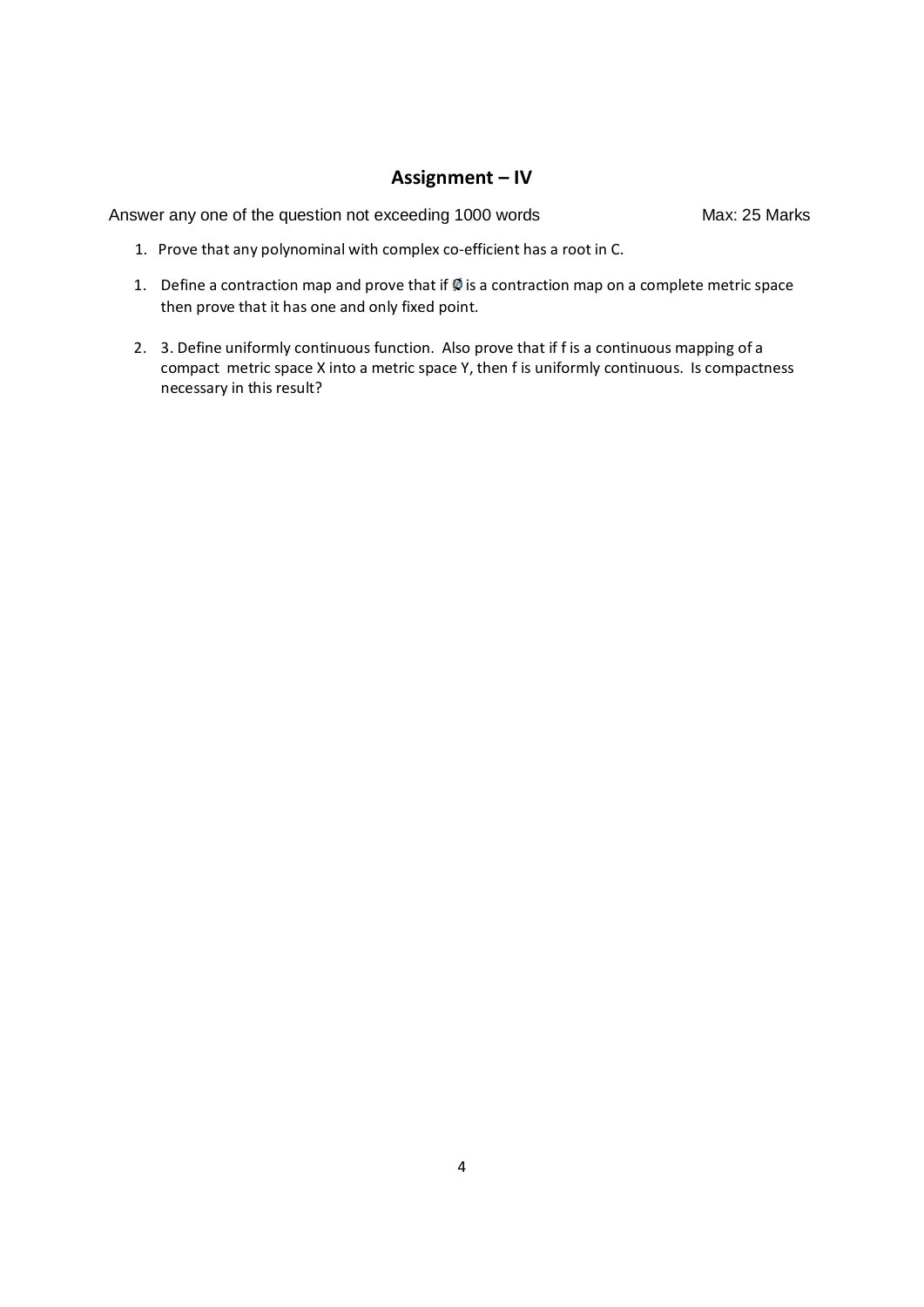

# **TAMIL NADU OPEN UNIVERSITY Chennai - 15**

**School of Science**

### **ASSIGNMENT**

Programme Code No : 231 Programme Name : M.Sc., Mathematics Batch : AY 2019-20 – I year

Course Code & Name : MMS-17, Complex Analysis and Numerical Analysis No.of Assignment : One Assignment for Each 2 Credits Maximum CIA Marks : 25 (Average of Total No. of Assignment)

### **Assignment – I**

Answer any one of the question not exceeding 1000 words Max: 25 Marks

- 1. Expand  $\frac{z}{(z-1)(z-z)}$  in Laurent series valid for i)  $|z| < 1$ , ii)  $1 < |z| < 2$ , iii)  $|z| > 2$  iv)  $|z-1| > 1$ ,
	- (v)  $0 < |z 2| < 1$ .
- 2. Solve :  $y' = xy$ ,  $y(1) = 2$ , for  $x = 1.4$  using Runge-Kutta method.
- 3. Use Bisection method to find the approximate value of the root of the equation

 $3x - \sqrt{1 + \sin x} = 0$ .

### **Assignment – II**

Answer any one of the question not exceeding 1000 words Max: 25 Marks

- 1. Solve the system of equations by Gauss-Seidel method.  $8x - y + z = 18$ ,  $2x + 5y - 2z = 3$ ,  $x + y - 3z = -6$ .
- 2. Using modified Euler method, find the value of y when x = 0.3, given that  $\frac{dy}{dx} = x + y$ , y(0)=1.
- 3. Explain Gauss elimination method and solve the following system of equations by Gauss elimination method.

 $10x_1 + x_2 + x_3 = 12$ ,  $x_1 + 10x_2 + x_3 = 12$ ,  $x_1 + x_2 + 10x_3 = 12$ .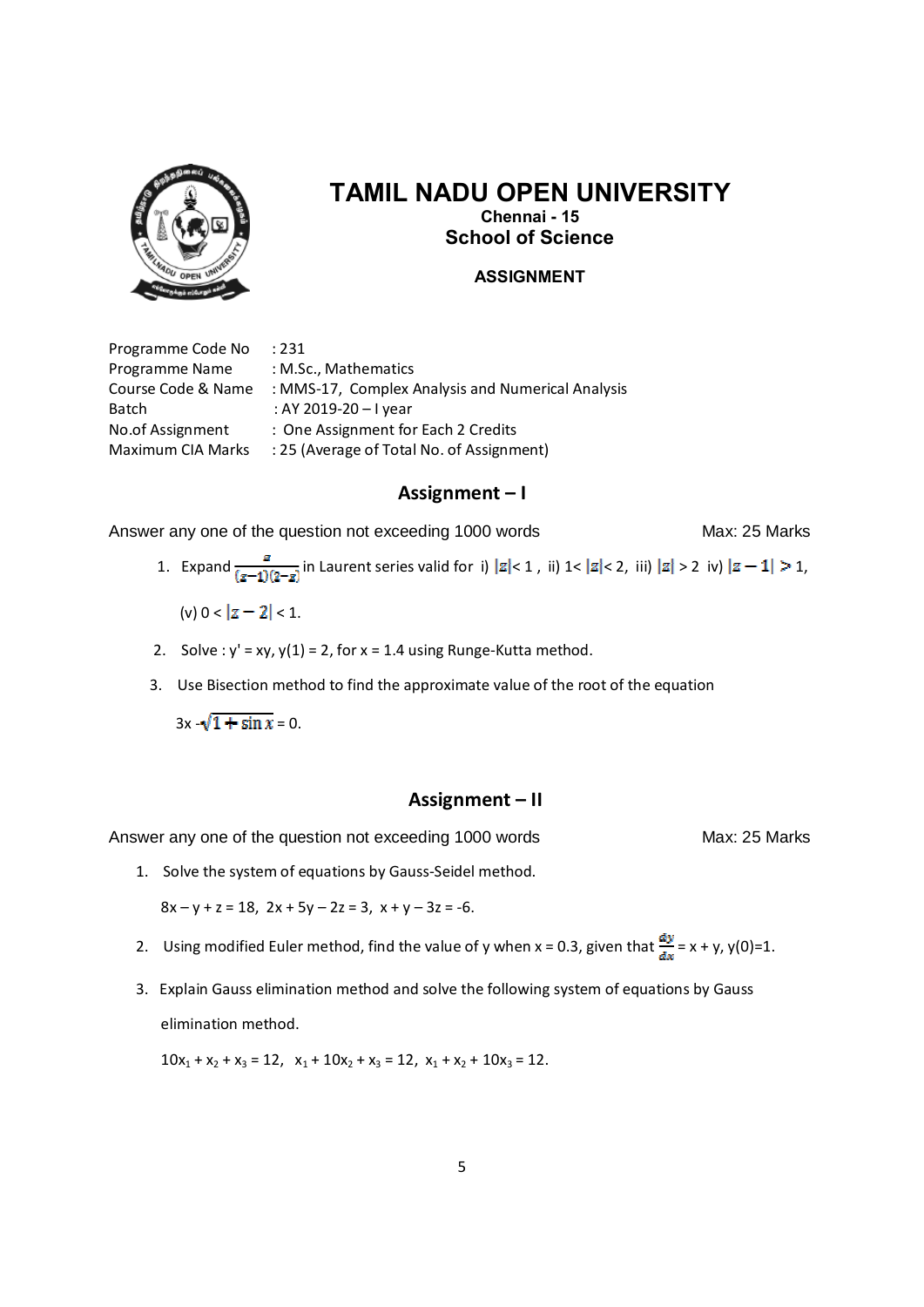### **Assignment – III**

Answer any one of the question not exceeding 1000 words Max: 25 Marks

1. Use power method to find the dominant eigen value and eigenvector of

$$
A = \begin{bmatrix} 2 & -1 & 0 \\ -1 & 2 & -1 \\ 0 & -1 & 2 \end{bmatrix}
$$

- 2. Explain Milne method and apply to find  $y(1.0)$  given that  $y' = x-y^2$ ,  $y(0) = 0$ .]
- 3. Explain Gauss jordan method and solve the following system of equations by Gauss jordan method.

 $10x_1 + x_2 + x_3 = 12$ ,  $x_1 + 10x_2 + x_3 = 12$ ,  $x_1 + x_2 + 10x_3 = 12$ .

### **Assignment – IV**

Answer any one of the question not exceeding 1000 words Max: 25 Marks

- 1. Solve :  $\frac{dy}{dx}$  = x+ y, y(0) = 1 by the Picard method of successive approximations.
- 2. Derive Simpson's one –third rule and Apply Simpson's one –third rule to evaluate the approximate value of the integral by dividing the range into 8 equal parts.

$$
\int\limits_{2}^{\infty}\frac{dx}{1+x}
$$

a<br>Sama

3. Solve the following equation using Guass-Jacobi iteration method.

 $20x + y - 2z = 17$ ,  $3x + 20y - z = -18$ ,  $2x - 3y + 20z = 25$ .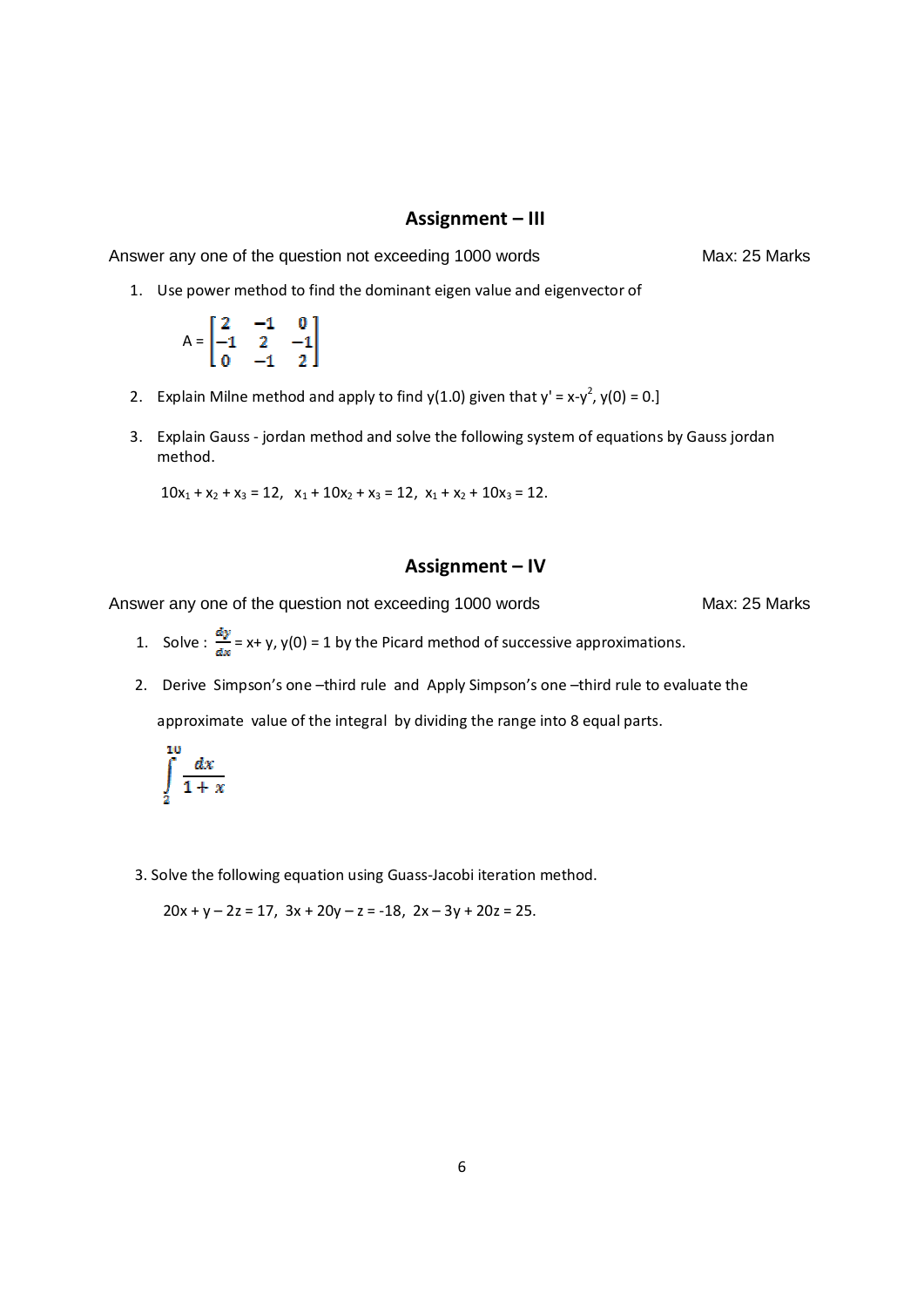

# **TAMIL NADU OPEN UNIVERSITY Chennai - 15 School of Science**

**ASSIGNMENT**

Programme Code No : 231 Programme Name : M.Sc., Mathematics Batch : AY 2019-20 – I year

Course Code & Name : MMS-18, Mathematical Statistics No.of Assignment : One Assignment for Each 2 Credits Maximum CIA Marks : 25 (Average of Total No. of Assignment)

# **Assignment – I**

Answer any one of the question not exceeding 1000 words Max: 25 Marks

- 1. Write a note on Normal Distribution.
- 2. Let Z<sub>n</sub> be  $\chi^2$  (n). Find the limiting distribution of the random variable  $y_n = \frac{a_n n}{\sqrt{2m}}$ .
- 3. Write a note on Conditional Probability.

## **Assignment – II**

Answer any one of the question not exceeding 1000 words Max: 25 Marks

1. Find the moment generating function of a bivariate normal distributions.

2. Let the random variable X have the probability density function  $f(x) = \begin{cases} 1 & \text{if } 0 < x < 1 \\ 0 & \text{elsewhere} \end{cases}$ 

Let  $X_1$  and  $X_2$  denote a random sample from this distribution. Find the joint probability density function of Y<sub>1</sub> and Y<sub>2</sub> where Y<sub>1</sub> = X<sub>1</sub> + X<sub>2</sub>, Y<sub>2</sub> = X<sub>1</sub> - X<sub>2</sub>. Find also marginal probability density function of  $Y_1$  and  $Y_2$ .

3. Let  $f(x,y) = 2$ ,  $0 < x < y$ ,  $0 < y < 1$ , zero elsewhere, be the joint probability density function of X and Y. show that the conditional means are, respectively  $\frac{1+x}{2}$ ,  $0 < x < 1$  and  $\frac{y}{2}$ ,  $0 < y < 1$ . show also that the correlation coefficient of X and Y is  $p = \frac{1}{2}$